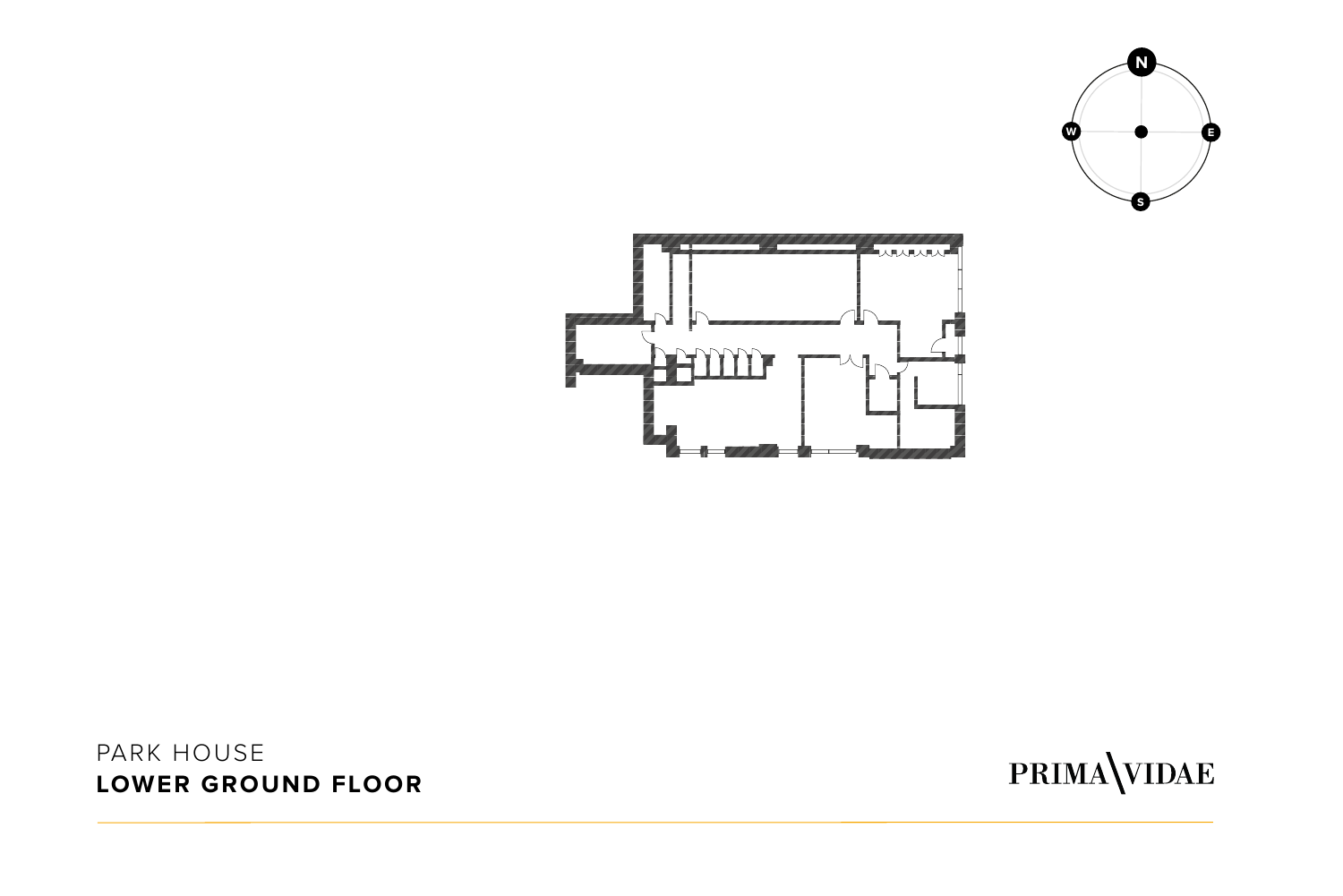





- **VIP Studio**
- **Communal Area**

PARK HOUSE **GROUND FLOOR**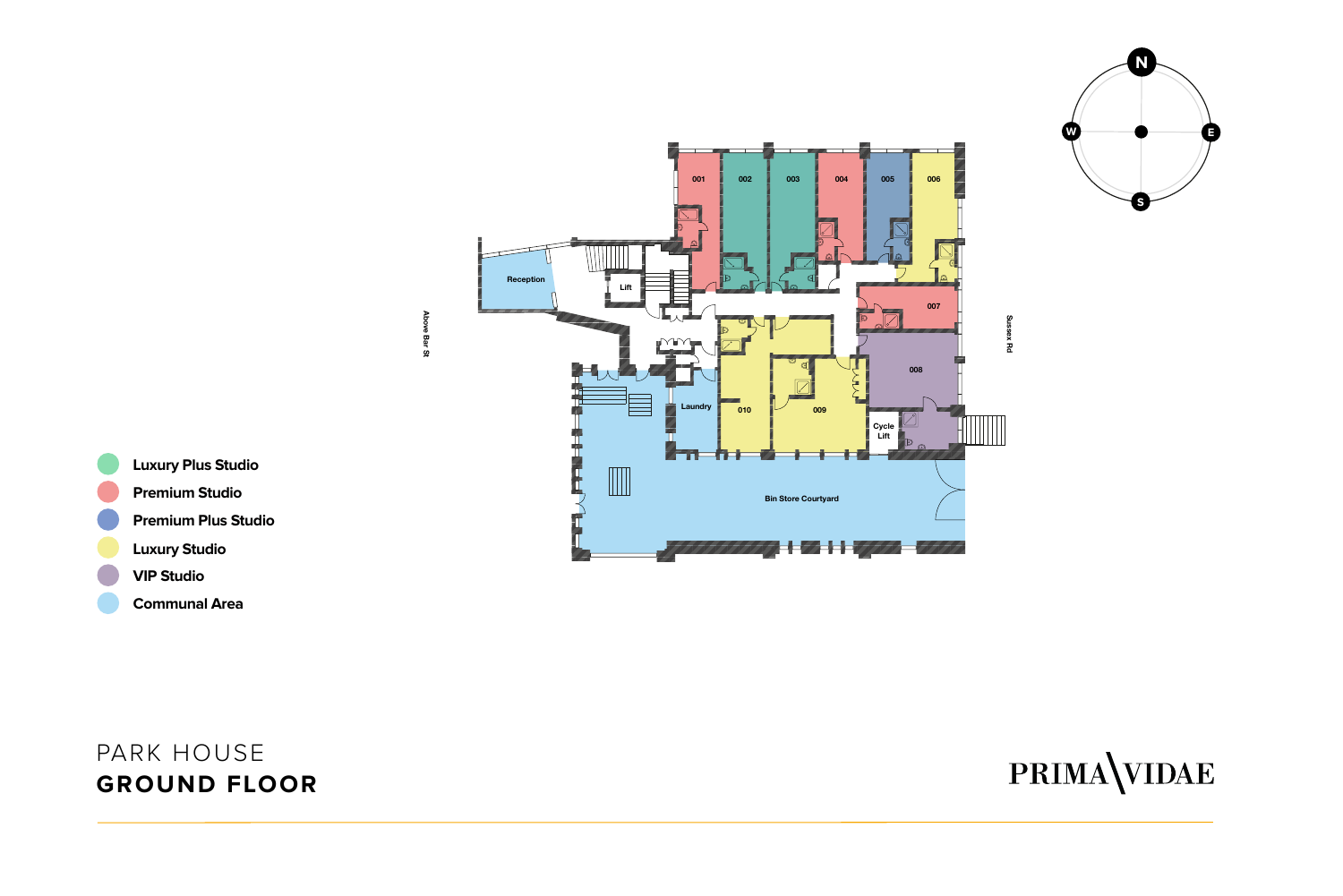



- **Luxury Plus Studio Premium Studio Premium Plus Studio Luxury Studio VIP Studio**
	- **Standard Studio**
	- **Communal Area**

#### PARK HOUSE **FIRST FLOOR**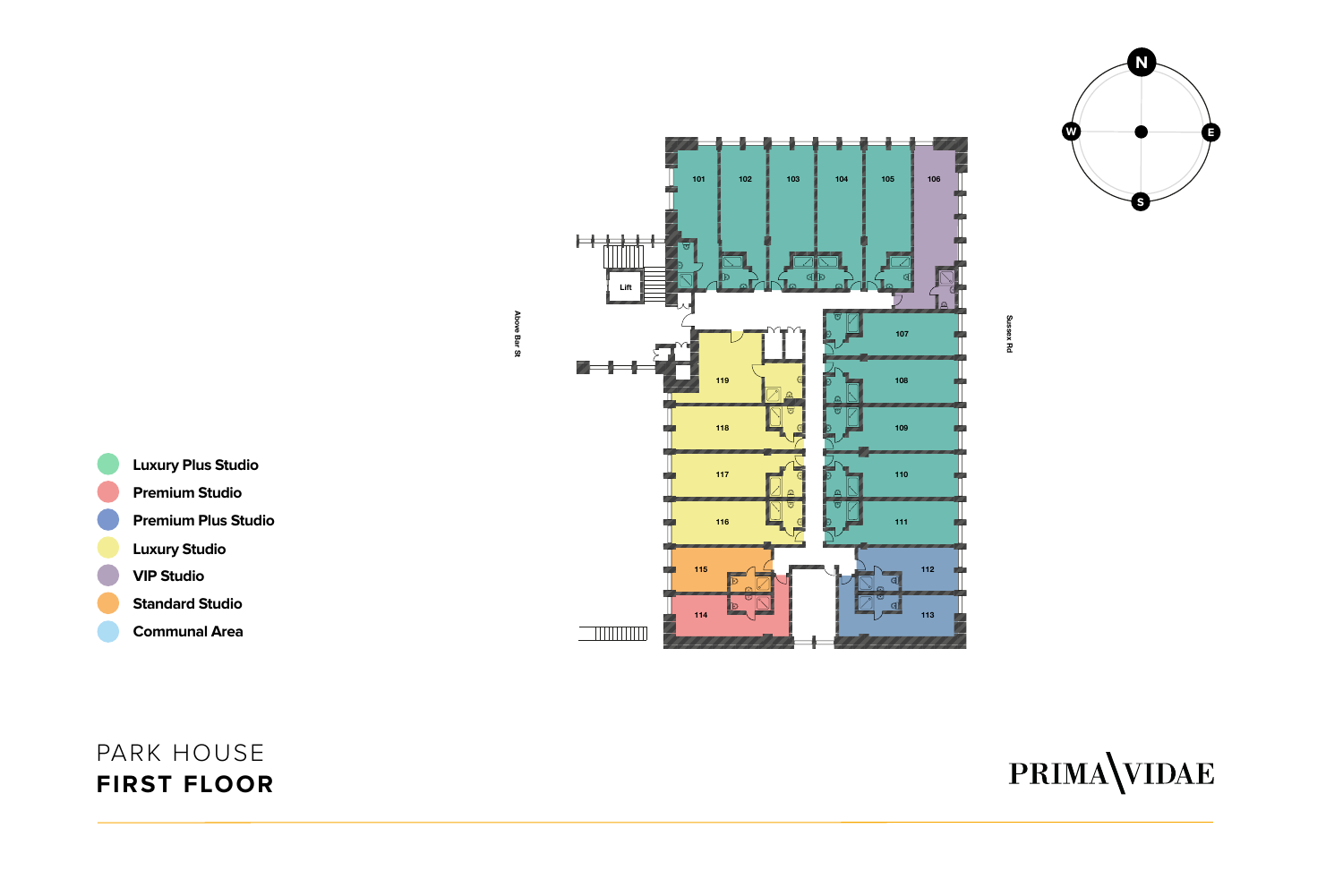### PARK HOUSE **SECOND FLOOR**